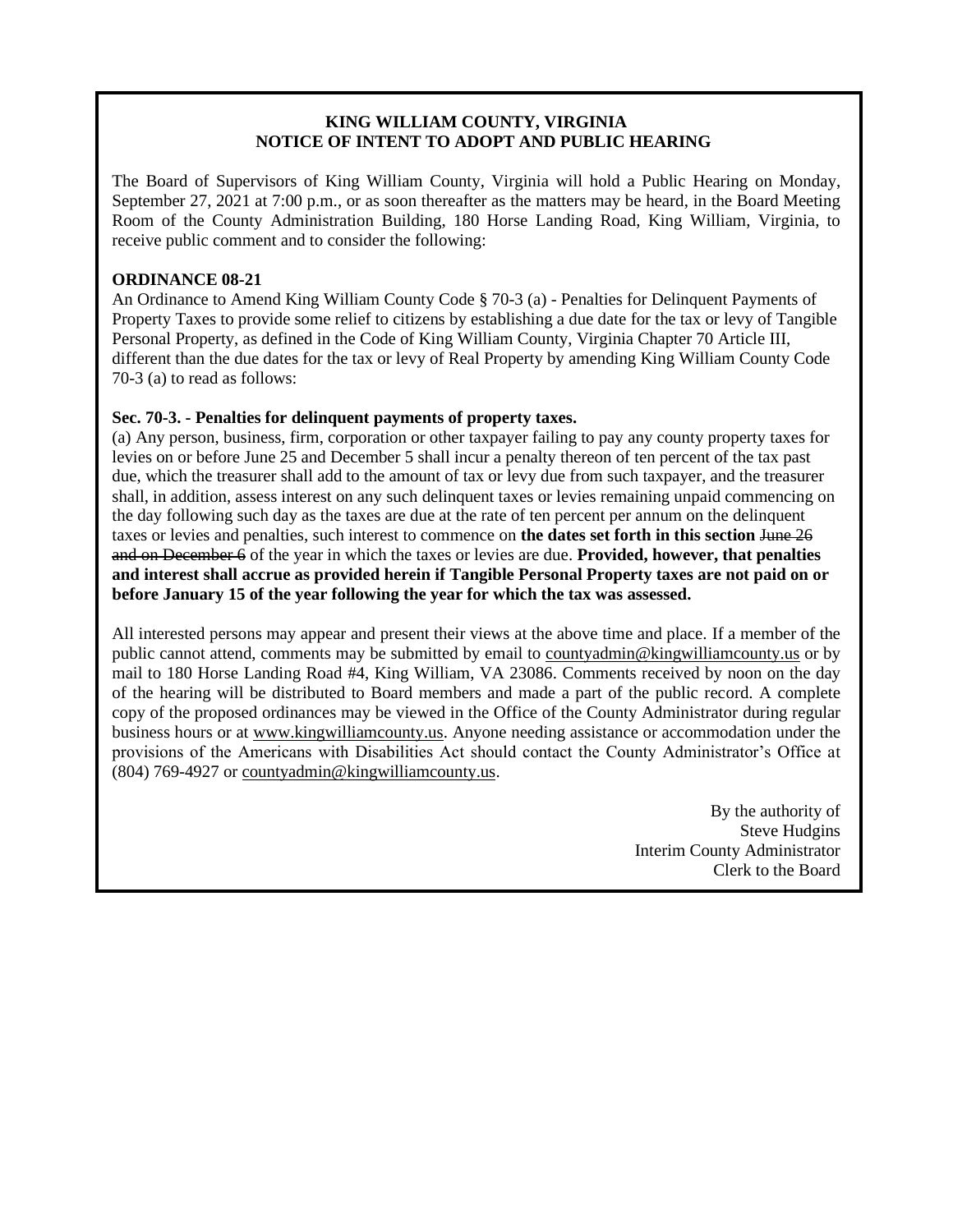| $\mathbf{1}$   | <b>ORDINANCE 08-21</b>                                                                           |
|----------------|--------------------------------------------------------------------------------------------------|
| $\overline{2}$ | An Ordinance to Amend King William County Code § 70-3 (a)                                        |
| 3              | <b>Penalties for Delinquent Payments of Property Taxes</b>                                       |
| 4              | <b>WHEREAS,</b> pursuant to Virginia Code Section 58.1-3916 the King William County              |
| 5              | Board of Supervisors may by ordinance establish due dates for the payment of local taxes;        |
| 6              | and                                                                                              |
| $\overline{7}$ | WHEREAS, the King William County Board of Supervisors wishes to provide some                     |
| 8              | relief to citizens by establishing a due date for the tax or levy of Tangible Personal Property, |
| 9              | as defined in the Code of King William County, Virginia Chapter 70 Article III, different than   |
| 10             | the due dates for the tax or levy of Real Property;                                              |
| 11             | NOW, THEREFORE, BE IT ORDAINED AND ENACTED, that the Board of Supervisors of King                |
| 12             | William County, Virginia, does this 27th day of September, 2021, amend King William County       |
| 13             | Code 70-3 (a) to read as follows:                                                                |
| 14             | Sec. 70-3. - Penalties for delinquent payments of property taxes.                                |
| 15             | (a) Any person, business, firm, corporation or other taxpayer failing to pay any county          |
| 16             | property taxes for levies on or before June 25 and December 5 shall incur a penalty thereon      |
| 17             | of ten percent of the tax past due, which the treasurer shall add to the amount of tax or levy   |
| 18             | due from such taxpayer, and the treasurer shall, in addition, assess interest on any such        |
| 19             | delinquent taxes or levies remaining unpaid commencing on the day following such day as          |
| 20             | the taxes are due at the rate of ten percent per annum on the delinquent taxes or levies and     |
| 21             | penalties, such interest to commence on the dates set forth in this section June 26 and on       |
| 22             | December 6 of the year in which the taxes or levies are due. Provided, however, that             |